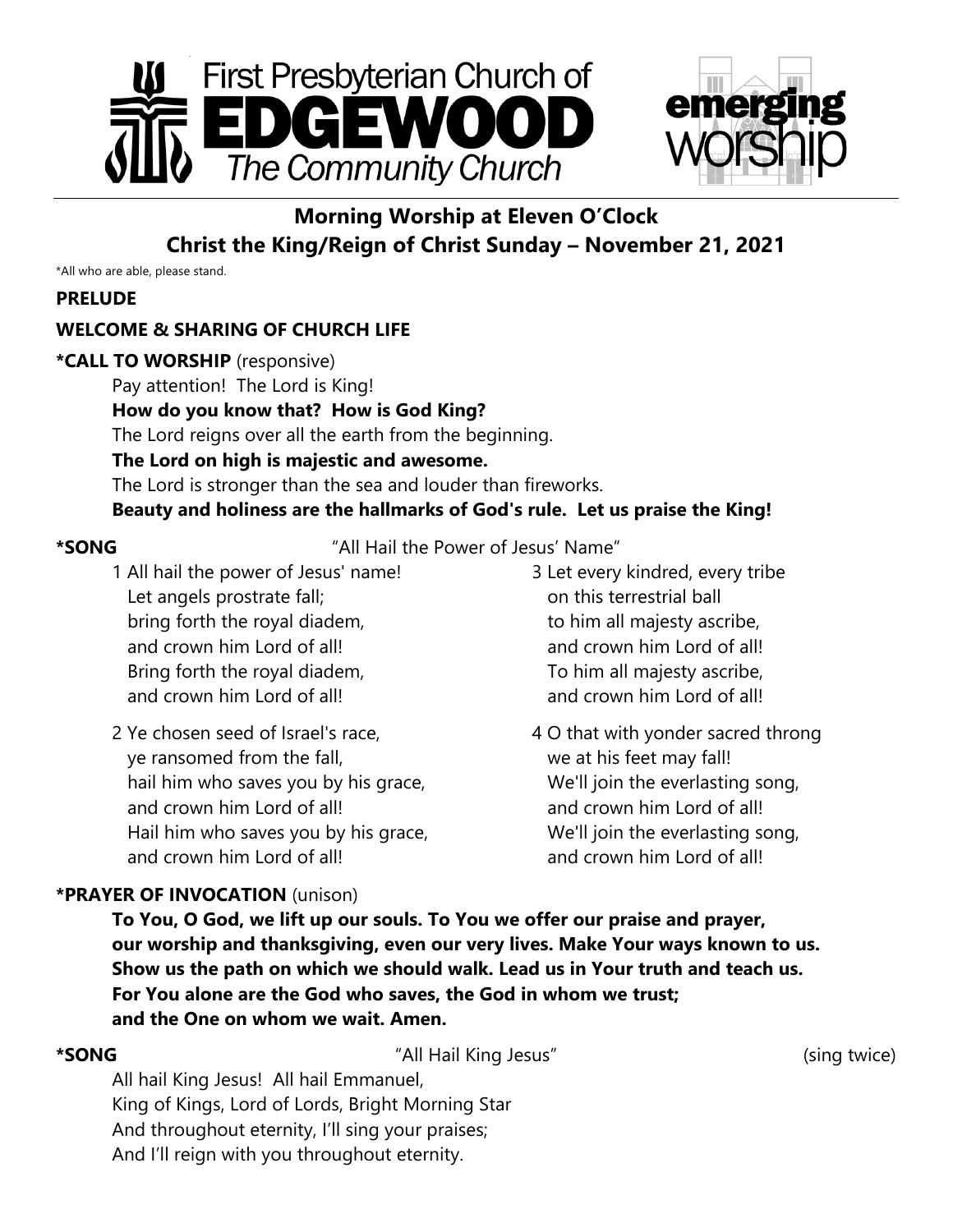#### **PRAYER OF CONFESSION** (unison)

**Sovereign God, we confess that although we willingly say that "Jesus is King," we often fail to bow our knees before him. Instead, we grant our allegiances to the relationships and material goods of this world. In your mercy, hear our prayer of confession. Grant us the humility to bow before you, the Ruler of all nations, so that we may be loyal servants in your kingdom. Through your son, the King of kings and Lord of lords, Amen.**

(Silent Confession)

#### **ASSURANCE OF PARDON**

#### **\*RESPONSE #447** "We are Forgiven" (sing twice)

We are forgiven, we are forgiven. Thanks be to God, thanks be to God. We are forgiven, we are forgiven. Thanks be to God, thanks be to God.

#### **\*PASSING THE PEACE OF CHRIST**

The peace of our Lord Jesus Christ be with you; **and also with you.** *(For the safety of all, please share the peace with a smile or wave from your seat.)*

**GATHERING SONG** "Surely the Presence"

Surely the presence of the Lord is in this place;

I can feel his mighty power and his grace.

I can hear the brush of angel's wings, I see glory on each face.

Surely the presence of the Lord is in this place.

#### **SCRIPTURE** Psalm 93

<sup>1</sup> The Lord is king, he is robed in majesty;

the Lord is robed, he is girded with strength.

He has established the world; it shall never be moved;

- your throne is established from of old; you are from everlasting.
- $3$  The floods have lifted up, O Lord, the floods have lifted up their voice; the floods lift up their roaring.
- <sup>4</sup> More majestic than the thunders of mighty waters, more majestic than the waves of the sea, majestic on high is the Lord!
- <sup>5</sup> Your decrees are very sure; holiness befits your house, O Lord, forevermore.

**SONG** "Majesty"

Majesty, worship His majesty Unto Jesus be all glory, honor and praise, Majesty, kingdom authority Flow from His throne, unto His own His Anthem raise

So exalt, lift up on high, the name of Jesus Magnify, come glorify Christ Jesus the King Majesty, worship His majesty Jesus who died, now glorified King of all kings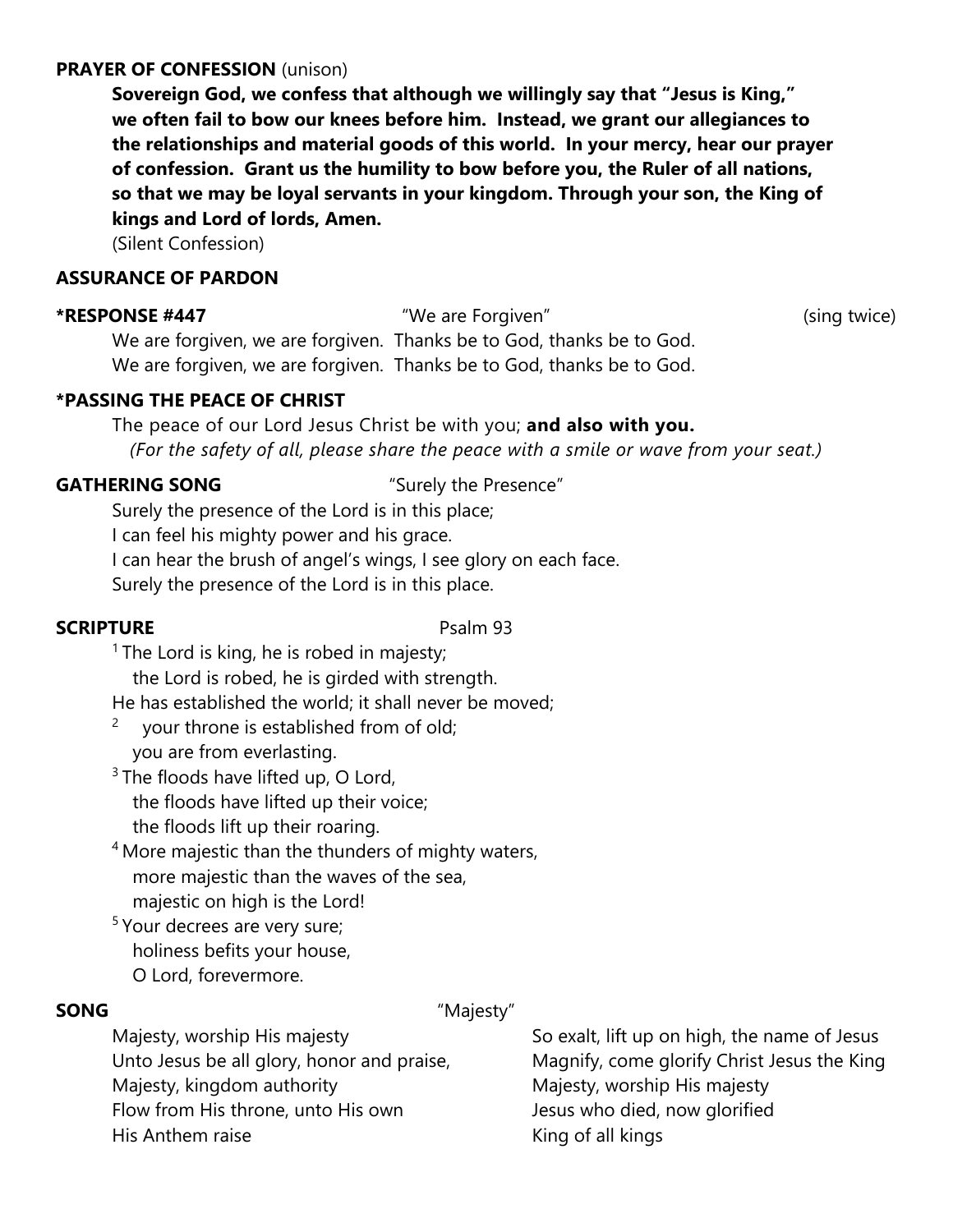#### **SCRIPTURE** Revelation 1:4-8

**<sup>4</sup>** John to the seven churches that are in Asia:

Grace to you and peace from him who is and who was and who is to come, and from the seven spirits who are before his throne, **<sup>5</sup>** and from Jesus Christ, the faithful witness, the firstborn of the dead, and the ruler of the kings of the earth.

To him who loves us and freed us from our sins by his blood, **<sup>6</sup>** and made us to be a kingdom, priests serving his God and Father, to him be glory and dominion forever and ever. Amen.

**<sup>7</sup>** Look! He is coming with the clouds;

every eye will see him,

even those who pierced him;

and on his account all the tribes of the earth will wail.

So it is to be. Amen.

**<sup>8</sup>** "I am the Alpha and the Omega," says the Lord God, who is and who was and who is to come, the Almighty.

### **SERMON** *"Stability and Comfort"* **<b>Heather Henkel**

**SONG** "You are Holy"

You are holy, you are whole. You are always ever more than we ever understand. You are always at hand. Blessed are you coming near. Blessed are you coming here to your church in wine and bread, raised from soil, raised from dead. You are holy, you are wholeness; you are present. Let the cosmos praise you, Lord! Sing hosanna in the highest! Sing hosanna! Sing hosanna to our God!

### **SHARING THIS WEEK'S PRAYER REQUESTS**

### **PASTORAL PRAYER & THE LORD'S PRAYER**

**Our Father, who art in heaven, hallowed be thy name. Thy kingdom come, thy will be done, on earth as it is in heaven. Give us this day our daily bread; and forgive us our debts, as we forgive our debtors; and lead us not into temptation but deliver us from evil. For thine is the kingdom, and the power, and the glory forever. Amen.**

### **INVITATION TO RECEIVE OUR TITHES & OFFERINGS** fpcedgewood.org/donate

**SONG** "Crown Him With Many Crowns"

1 Crown him with many crowns, the Lamb upon his throne; hark, how the heavenly anthem drowns all music but its own! Awake, my soul, and sing of him who died for thee, and hail him as thy matchless King through all eternity.

2 Crown him the Lord of love; behold his hands and side, rich wounds, yet visible above, in beauty glorified: no angel in the sky can fully bear that sight, but downward bends his burning eye at mysteries so bright.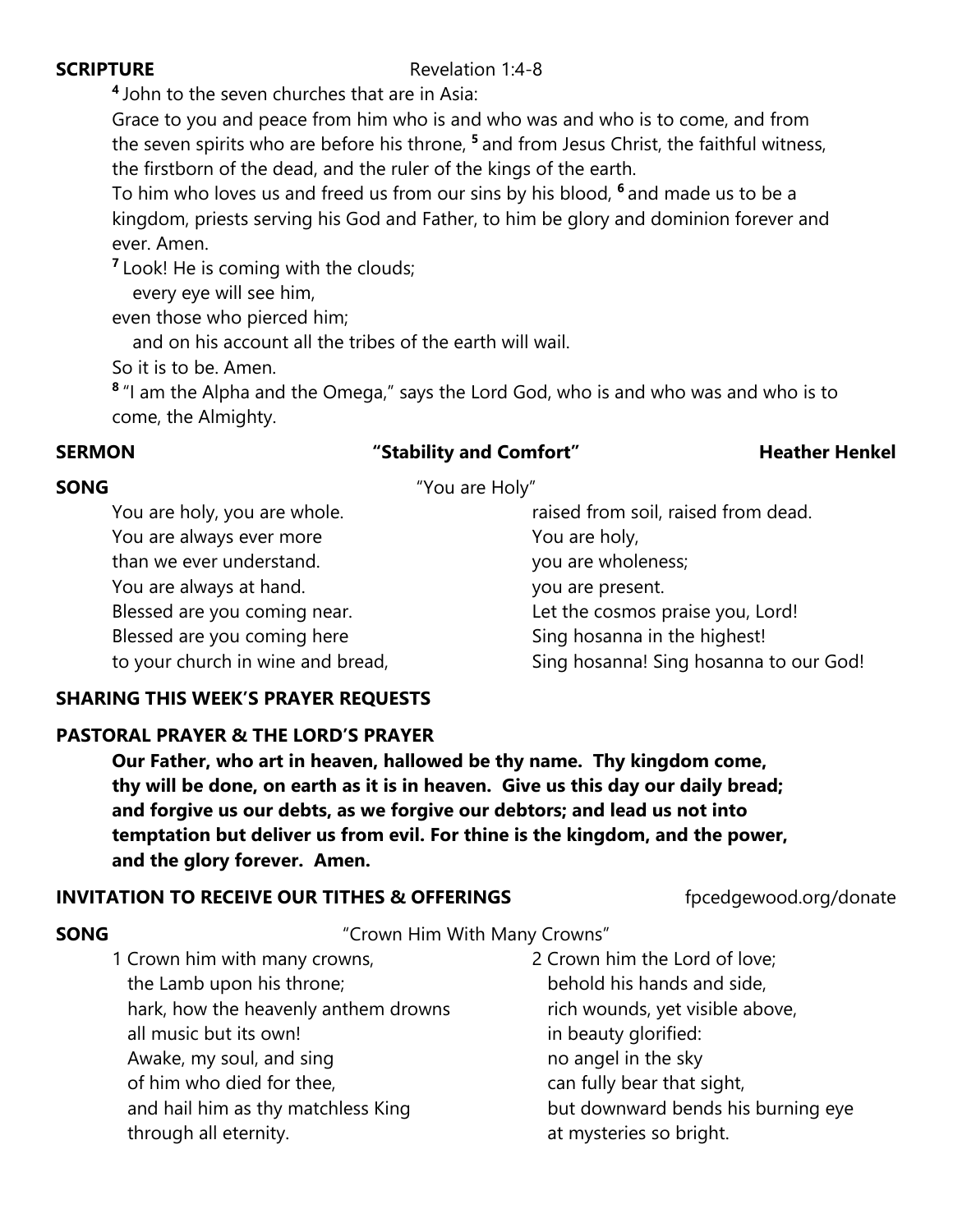3 Crown him the Lord of peace, whose power a scepter sways from pole to pole, that wars may cease, absorbed in prayer and praise. His reign shall know no end; and round his pierced feet fair flowers of paradise extend their fragrance ever sweet.

4 Crown him the Lord of years, the potentate of time; creator of the rolling spheres, ineffably sublime. All hail, Redeemer, hail! For thou hast died for me; thy praise shall never, never fail throughout eternity.

#### **PRAYER OF DEDICATION**

**\*SONG** "Soon and Very Soon"

1 Soon and very soon we are going to see the King. Soon and very soon we are going to see the King. Soon and very soon we are going to see the King. Hallelujah, hallelujah, we're going to see the King!

2 No more crying there…

- 3 No more dying there…
- 4 Soon and very soon…

Hallelujah, Hallelu—jah!

#### **BENEDICTION**

#### **POSTLUDE**

**Participants in this worship service: Heather Henkel,** guest pastor **Shaun Cloonan,** minister of music | **Sunny Sakai,** pianist The Emerging Worship Ensemble: **Tim Hoffman, Johnny Hrebik, Tyler McGuigan, Mandy Rineer, Jim Segedy, Lisa Segedy John Foster,** videographer

> **Music presented with permission under CCLI copyright license #1381818 & streaming license #20445653**

This service may be found posted on our website at **www.fpcedgewood.org,** on our **YouTube channel**, or audio only on our SoundCloud channel at **www.soundcloud.com/fpcedgewood**

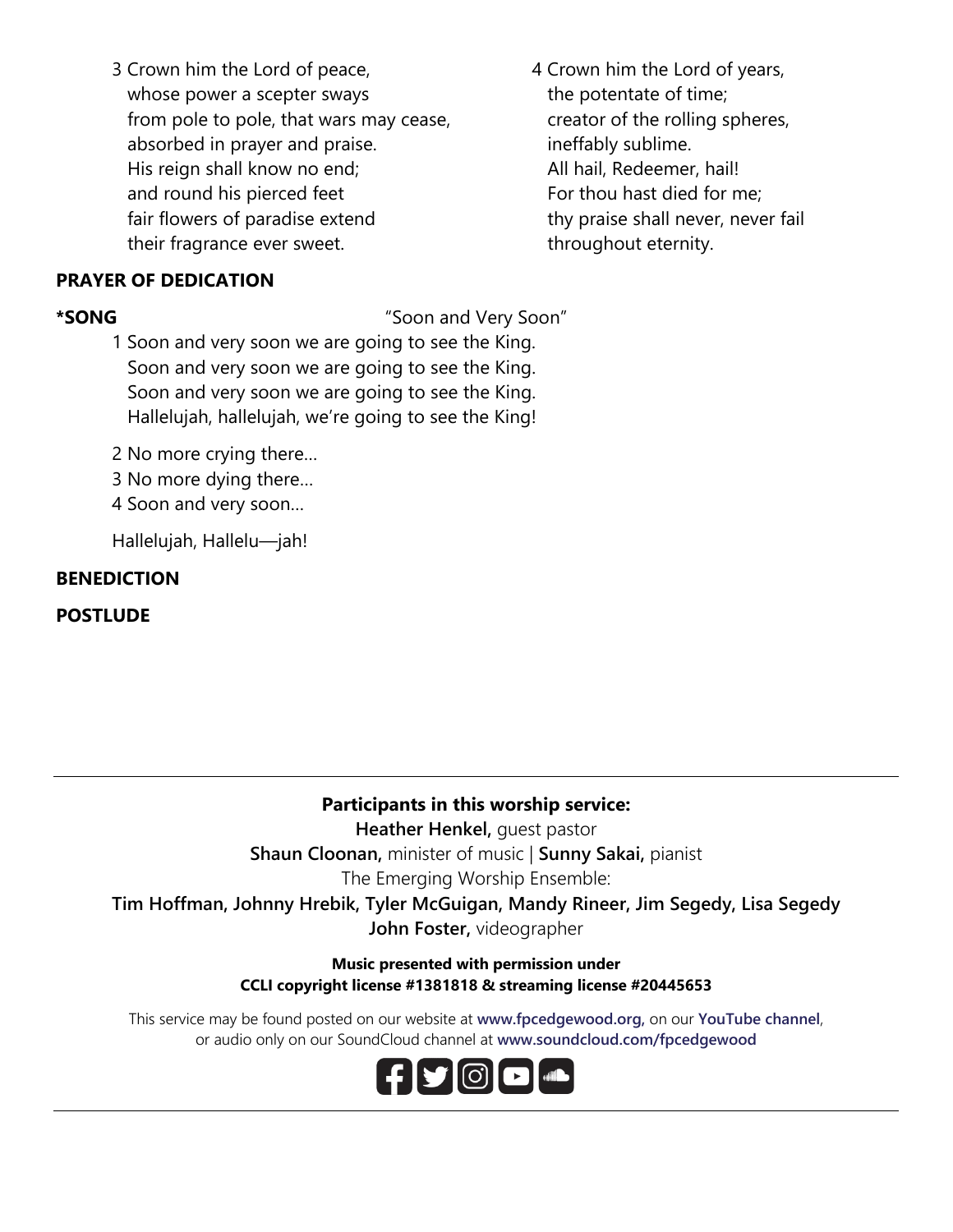### **Welcome! Thanks be to God for allowing us to worship with you!**

### AUGUST 5, 2021 REVISED IN-PERSON WORSHIP GUIDELINES:

Due to the rise in cases of COVID-19 and the Delta Variant, and in response to Allegheny County moving from the moderate to substantial transmission rate, the Worship Committee has reinstated safety protocols for in-person worship following CDC recommendations as follows:

- **Properly worn masks are required for all those attending worship regardless of vaccination status**
- Please continue to observe social distancing in the marked pews
- **Congregational singing may continue while masked.** You are welcome to use the hymnals in the pews, stand and join in singing of hymns and responses. Lyrics will continue to be printed in the bulletin for those following along online.

We understand that each person is different with the possible risks he or she may have. Live-streamed online worship will continue to be available on Facebook and YouTube for those who choose to stay home until they feel safe to rejoin in person.

IF YOU ARE VISITING WITH US TODAY: first, welcome! Please fill out a blue visitor's card found in the pew rack. If you are interested in being on our email or newsletter mailing lists, provide that information so we can keep in touch. We hope you consider joining us more often!

STAY AFTER WORSHIP TODAY… for the Hanging of the Greens. Help us prepare the sanctuary for the Advent season that begins the following week. We'll bring out the tree, garland, aisle candles, window wreaths, nativity set, and Advent wreath. Many hands make light work, so please consider giving an extra hour to join in the beginning of the upcoming holiday season!

BOOK CLUB CONTINUES, "Hidden Christmas" by Timothy Keller, 10:00AM, Tuesdays at the home of Rhonda Apessos, 361 Maple Avenue, Edgewood.

WEDNESDAY NIGHT ZOOM BIBLE STUDY: Join Elder Tim Hoffman for a weekly one-hour bible study on the life of Joseph held on Zoom at 7:00pm Wednesday nights. https://pitt.zoom.us/j/6670286724 No password is needed. Just copy paste the link into your browser and load the page. You will be automatically placed into a waiting room then brought into the main room by the host and moderator, Tim Hoffman. Email HoffmanTL@gmail.com with questions.

DECEMBER NEWSLETTER DEADLINE is this coming **Wednesday, November 24** by 1:00PM since the church office will be closed on Thursday and Friday for the Thanksgiving holiday. If you have any articles or information you would like to share with the congregation as the Advent and Christmas seasons approach, please email them to Judy by Wednesday. Shaun will format over the weekend so we can get it printed and mailed out by December 1.

MARS HOME FOR YOUTH is seeking donations for their 2021 holiday drive to assist the boys and girls with having a more rewarding Christmas. A full list of items that can be purchased is attached as a full-page flyer. *\*All Donations Need to be Received by December 6th\** Shop online and ship gifts directly to: MHY Family Services "HOLIDAY PROGRAM" 521 Route 228 Mars, PA 16046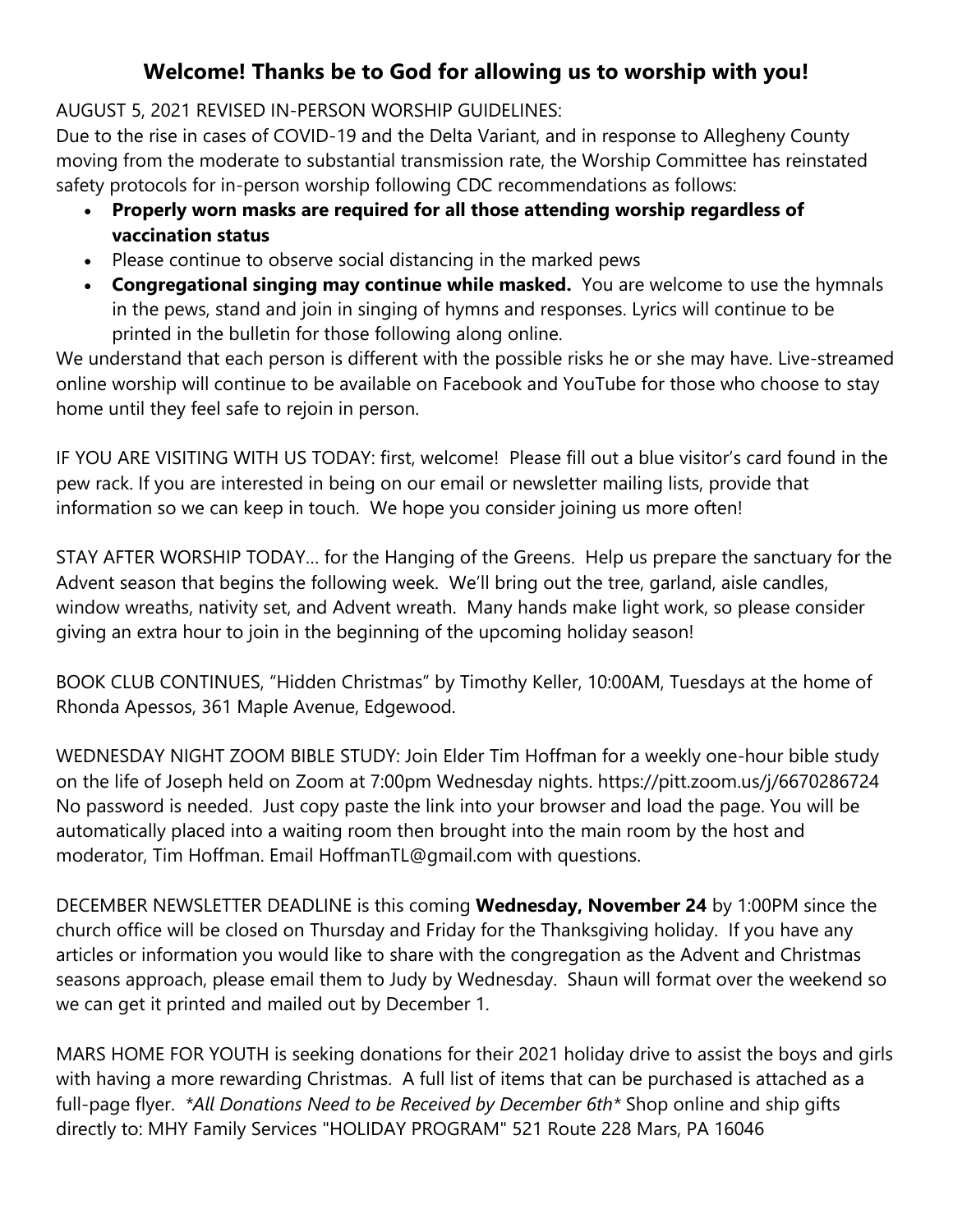HELP NEEDED FOR UPCOMING WORSHIP. As we enter into the Advent season beginning next Sunday, November 28, there will be more opportunities for members of the congregation to participate in our upcoming worship services. If you are interested in serving as:

- a liturgist (sharing the beginning of the service with our guest pastors)
- a participant leading the Advent wreath candle lighting
- a reader in our Lessons & Carols service at the end of December

please contact Shaun Cloonan. We'd love to include as many of our members in our community worship as we can!

NOMINATIONS are being accepted for Board of Deacons and Session. At least 4 slots need to be filled for the Deacons and at least 1 for Session. If you have never served on one of these boards and have new ideas or energy or have a nominee in mind, please contact Tim Hoffman at hoffmantl@gmail.com or call the Church Office.

RECYCLE BINS are located in the last pew in sanctuary and blue bin at side vestibule entrance for bulletins, cups, (list of what is accepted is posted on bins).

### **UPCOMING WORSHIP SCHEDULE**

*We welcome back to our pulpit the Rev. Kellie Weekley-Mills to lead our worship services through the Advent season, including Christmas Eve.*

November 28 – First Sunday of Advent

December 5 – Second Sunday of Advent, Communion

December 12 – Third Sunday of Advent, Receiving New Members, Congregational Meeting follows

December 19 – Fourth Sunday of Advent, Emerging Worship including Blue Christmas

- December 24 Christmas Eve Candlelight & Communion, 8:00PM
- December 26 Service of Lessons & Carols

### **UPCOMING MUSICAL EVENTS AT FPCE**

Saturday, December 4 – Edgewood Symphony Orchestra Concert, 7:30PM Ticket reservations required (free) online at edgewoodsymphony.org Saturday, December 11 – Light Up Edgewood Community Carol Sing, 6:30PM Come join us to rehearse some familiar carols for a half hour, then walk across the street to sing them for the tree lighting at Memorial Park! Sunday, December 12 – Vocal Confluence Holiday Show, 3:00PM No tickets, \$10 suggested donation at door

*\*All of the groups involved in events listed above are following COVID safety protocols, requiring social distancing and masking for those attending and performing.*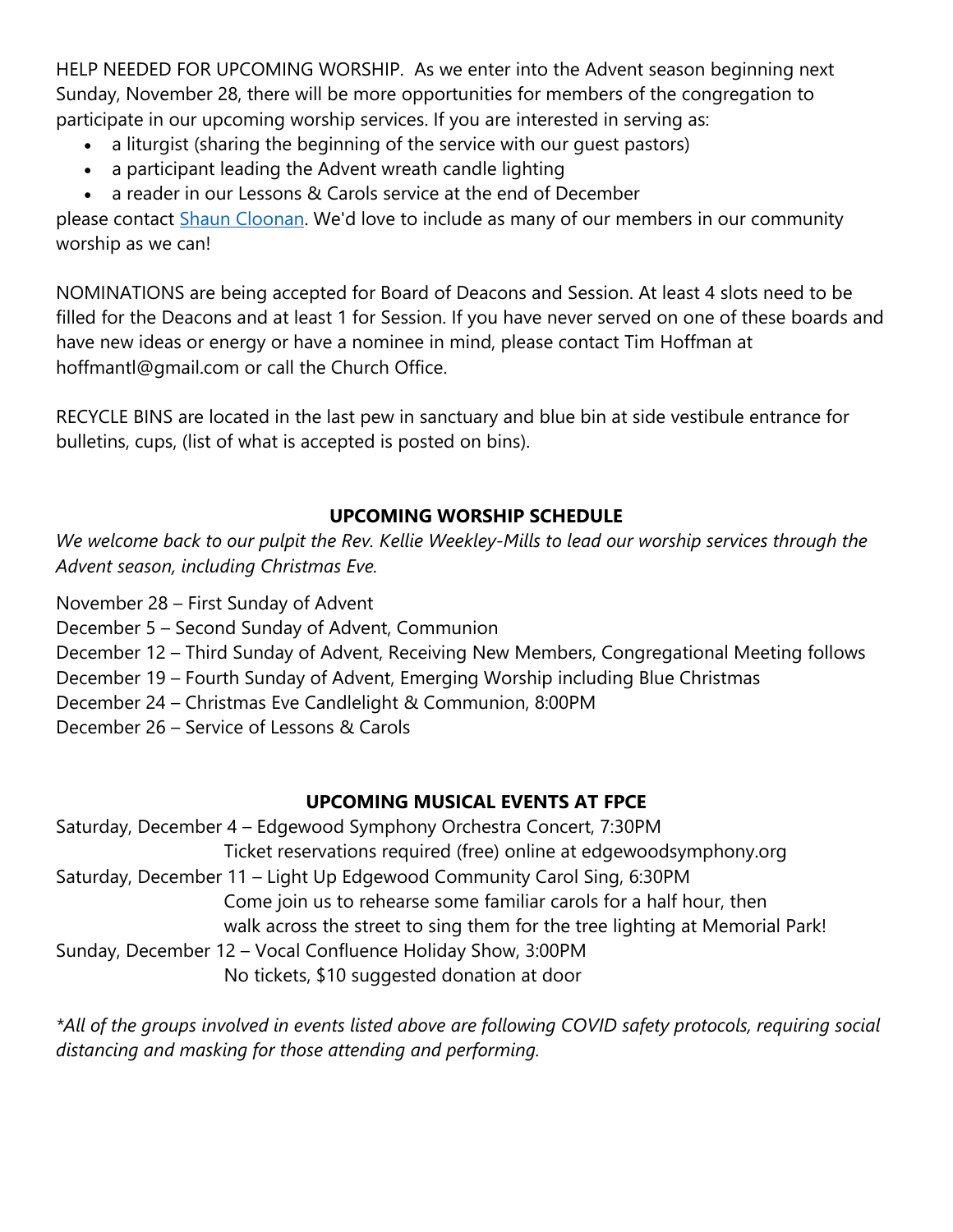# **CHURCH ACTIVITIES THIS WEEK**

*AH=Apessos Home, B=Basement Band Room, C=Choir Room, GP=Gathering Place, L=Lounge, O=Office, PS=Pastor's Study, S=Sanctuary, Sc=Scout Room, SL=Side Lawn, SR=Social Room* 

### Monday, November 22

6:30PM Scouts (Sc/SR) 7:00PM Vocal Confluence (S)

### Tuesday, November 23

10:00AM Book Club (AH) 7:00PM Edgewood Symphony Orchestra (S) 8:00PM Alcoholics Anonymous (SR)

### Wednesday, November 24

**Newsletter Deadline by 1PM** 7:00PM Bible Study (Zoom)

7:00PM Vocal Confluence (S)

Thursday, November 25 *Happy Thanksgiving!*

### **(church office closed)**

Friday, November 26

### **(church office closed)**

5:00PM Flute Lesson (L) 8:30PM Alcoholics Anonymous (SR)

Saturday, November 27 8:30PM Alcoholics Anonymous (SR)

### Next Sunday, November 28

9:30AM Choir Rehearsal (S) 11:00AM Worship (S) Youth Sunday School (GP)

### **How can you become involved?**

As we reopen, working to rebuild and reimagine the ministries at FPCE, consider if you have a heart for:

- Encouraging our younger members
- Learning more about God & faith
- Praising God through music
- Serving senior citizens
- Working in publicity/advertising

…please contact a member of our FPCE Family listed below for more details on how to become involved!

## **OUR FPCE FAMILY**

*Office & Cleaning Manager* **Judy Mysels** office@fpcedgewood.org

*Building Manager* **Rob Mysels** building@fpcedgewood.org

> *Minister of Music* **Shaun Cloonan**

music@fpcedgewood.org

*Pianist* **Sunny Sakai** Sunnysakai4@gmail.com

*Ministers* **The Entire Congregation**



*Believing we are called together by God*'*s love through Jesus Christ, our mission as the First Presbyterian Church of Edgewood is to love God, to love each other, and to love our neighbors.*

120 East Swissvale Avenue, Pittsburgh, PA 15218 | 412-241-4613 | www.fpcedgewood.org